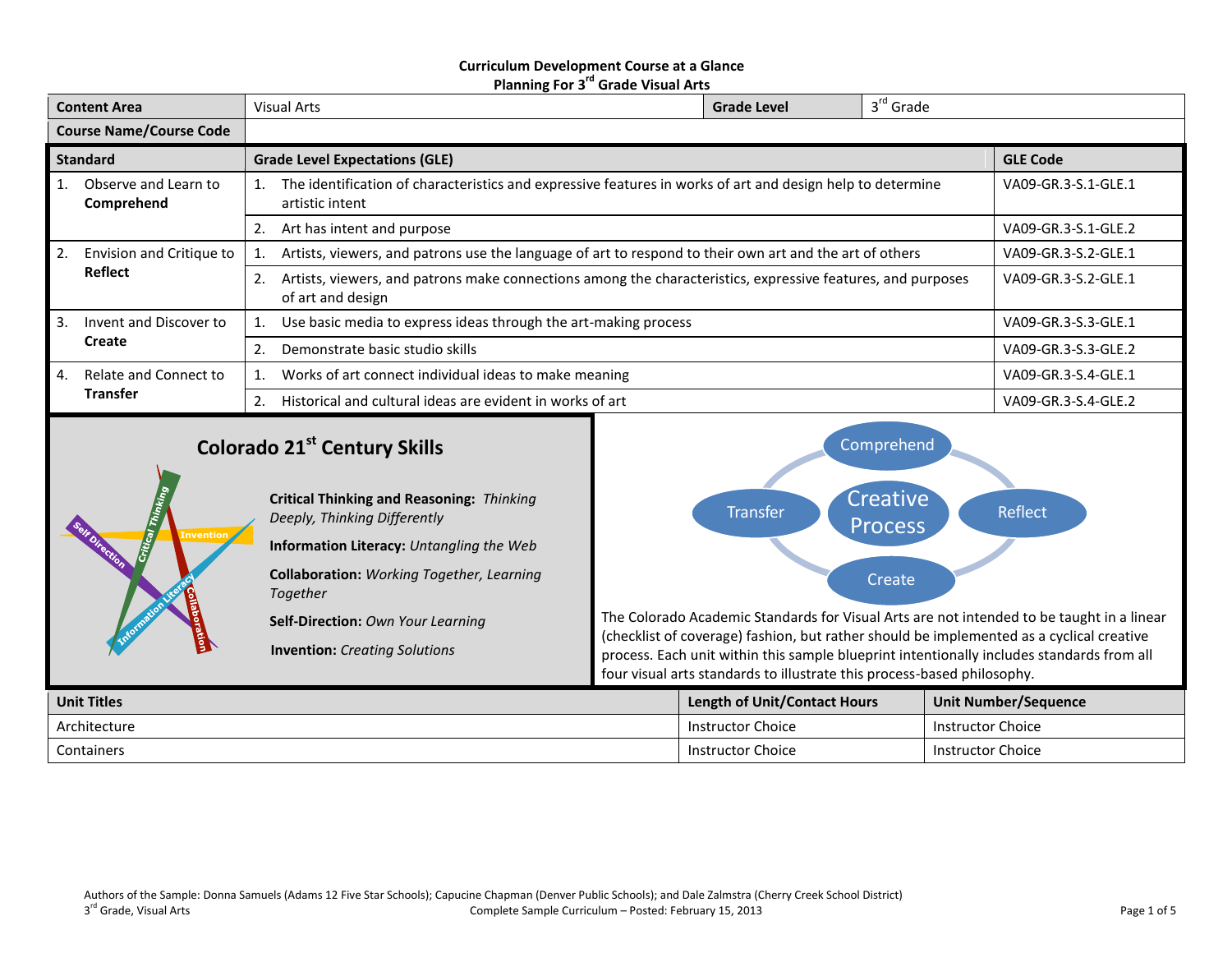| <b>Unit Title</b>                                     | Architecture                                                                                                                                                                                                                                          |                                                                                          | <b>Length of Unit</b>                                                                                                                                                        | <b>Instructor Choice</b> |  |
|-------------------------------------------------------|-------------------------------------------------------------------------------------------------------------------------------------------------------------------------------------------------------------------------------------------------------|------------------------------------------------------------------------------------------|------------------------------------------------------------------------------------------------------------------------------------------------------------------------------|--------------------------|--|
| <b>Focusing Lens(es)</b>                              | Influence                                                                                                                                                                                                                                             | <b>Standards and Grade</b><br><b>Level Expectations</b><br><b>Addressed in this Unit</b> | VA09-GR.3-S.1-GLE.1, VA09-GR.3-S.1-GLE.2<br>VA09-GR.3-S.2-GLE.1, VA09-GR.3-S.2-GLE.2<br>VA09-GR.3-S.3-GLE.1, VA09-GR.3-S.3-GLE.2<br>VA09-GR.3-S.4-GLE.1, VA09-GR.3-S.4-GLE.2 |                          |  |
| <b>Inquiry Questions</b><br>(Engaging-<br>Debatable): | How does architecture influence the human experience? (VA09-GR.3-S.1-GLE.1,2) and (VA09-GR.3-S.2-GLE.2-EO.b) and (VA09-GR.3-S.4-GLE.1,2)<br>How does the human experience influence architecture?<br>How does the environment influence architecture? |                                                                                          |                                                                                                                                                                              |                          |  |
| <b>Unit Strands</b>                                   | Comprehend/Reflect/Create/Transfer                                                                                                                                                                                                                    |                                                                                          |                                                                                                                                                                              |                          |  |
| <b>Concepts</b>                                       | Proportion, Composition, Materials, Order/Form, Expressive Features and Characteristics, Environment, Architecture, Repetition, Function, Design, Space,<br>Balance, Aesthetics                                                                       |                                                                                          |                                                                                                                                                                              |                          |  |

| <b>Generalizations</b><br>My students will <b>Understand</b> that                                                                                                                                                                                             | <b>Factual</b>                                                                                                             | <b>Guiding Questions</b><br>Conceptual                                                                   |  |
|---------------------------------------------------------------------------------------------------------------------------------------------------------------------------------------------------------------------------------------------------------------|----------------------------------------------------------------------------------------------------------------------------|----------------------------------------------------------------------------------------------------------|--|
| Expressive features, such as space, line, and shape<br>produce form. (VA09-GR.3-S.1-GLE.1,2) and (VA09-GR.3-<br>S.3-GLE.1,2) and (VA09-GR.3-S.4-GLE.1,2)                                                                                                      | How can different forms be produced using space, line<br>and shape?                                                        | How is the repetition of form used in architecture?                                                      |  |
| Function needs of space (such as a building) often dictates<br>the design and form of a space .(VA09-GR.3-S.1-GLE.1,2)<br>and (VA09-GR.3-S.2-GLE.2-EO.b) and (VA09-GR.3-S.3-<br>GLE.1,2) and (VA09-GR.3-S.4-GLE.1,2)                                          | What are the functions of architecture?                                                                                    | How is the form influenced by the function of the<br>building?                                           |  |
| Architecture derives from a balance of safety, practicality,<br>aesthetics and the environment in order to create a<br>positive human experience. (VA09-GR.3-S.1-GLE.1,2) and<br>(VA09-GR.3-S.2-GLE.2-EO.b) and (S.3-GLE.1,2) and (VA09-<br>GR.3-S.4-GLE.1,2) | What safety features are necessary in different types of<br>buildings?<br>How does the environment influence architecture? | What makes a building aesthetically pleasing?<br>Does it matter if a building is aesthetically pleasing? |  |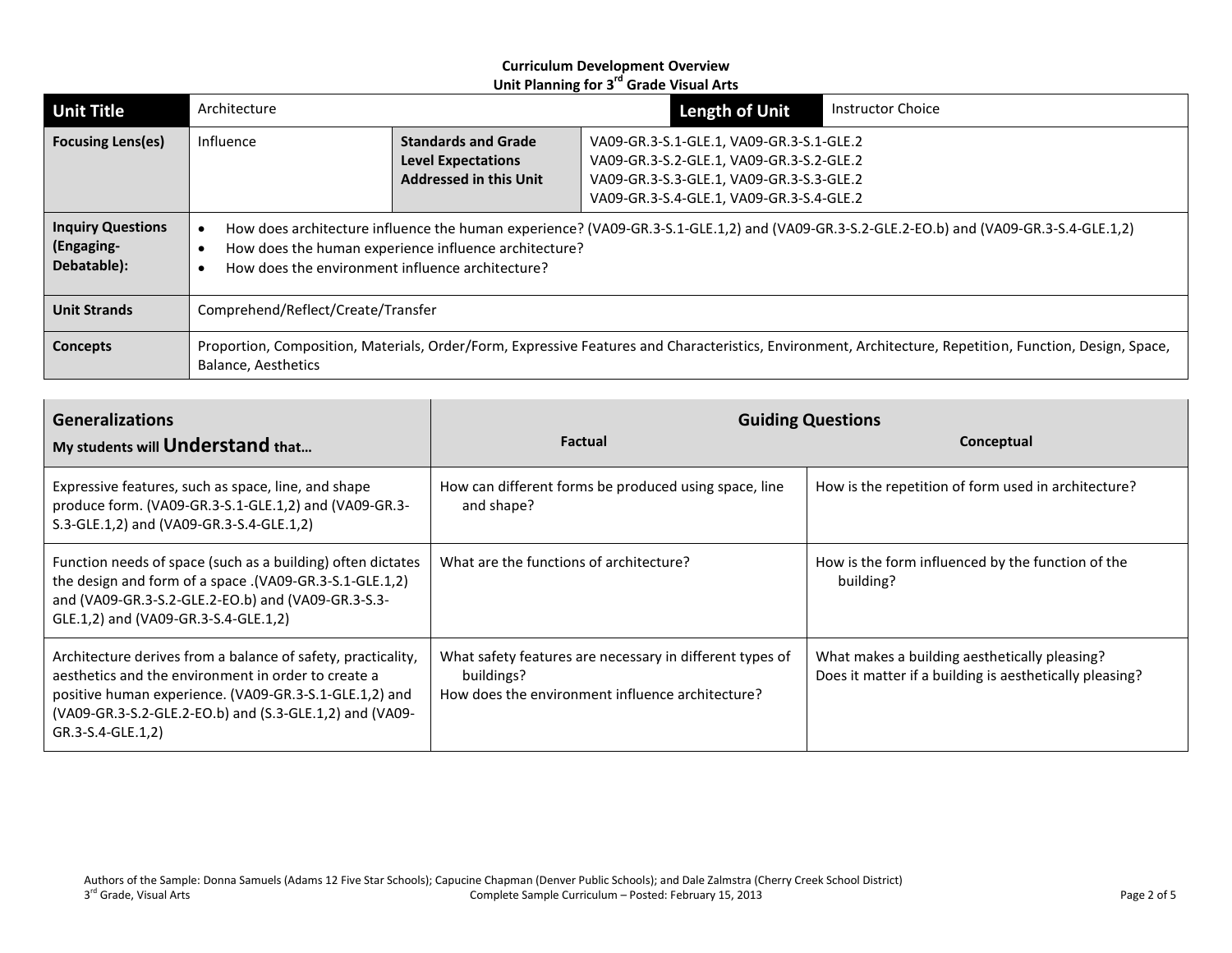| <b>Critical Content:</b><br>My students will <b>Know</b>                                                                                                                                                                                                                                                                                                                                                                                                                                                                                                 |  | <b>Key Skills:</b><br>My students will be able to $(D_0)$                                                                                                                                                                                                                                                                                                                                                                                                                          |  |  |
|----------------------------------------------------------------------------------------------------------------------------------------------------------------------------------------------------------------------------------------------------------------------------------------------------------------------------------------------------------------------------------------------------------------------------------------------------------------------------------------------------------------------------------------------------------|--|------------------------------------------------------------------------------------------------------------------------------------------------------------------------------------------------------------------------------------------------------------------------------------------------------------------------------------------------------------------------------------------------------------------------------------------------------------------------------------|--|--|
| The basic functions of architecture and how they relate to the human experience<br>(VA09-GR.3-S.1-GLE.1,2) and (VA09-GR.3-S.2-GLE.2-EO.b) and (VA09-GR.3-S.4-<br>GLE.1,2)<br>Examples of ways the environment influences the materials, function and<br>aesthetics of architecture (VA09-GR.3-S.1-GLE.1,2) and (VA09-GR.3-S.2-GLE.2-<br>EO.b) and (VA09-GR.3-S.4-GLE.1,2)<br>The expressive features of architecture such as line, balance, form, and use of<br>space VA09-GR.3-S.1-GLE.1,2) and (VA09-GR.3-S.3-GLE.1,2) and (VA09-GR.3-S.4-<br>GLE.1,2) |  | Demonstrate 3d and 2d media skills using a variety of materials, media and<br>processes. (VA09-GR.3-S.1-GLE.1,2) and (VA09-GR.3-S.3-GLE.1,2)<br>Build or design a sculpture that is structurally sound. (VA09-GR.3-S.1-GLE.1,2) and<br>(VA09-GR.3-S.3-GLE.1,2)<br>Compare and contrast different types of buildings. (VA09-GR.3-S.2-GLE.2-EO.b) and<br>(VA09-GR.3-S.4-GLE.1,2)<br>Build three-dimensional geometric forms. (VA09-GR.3-S.1-GLE.1,2) and (VA09-<br>GR.3-S.3-GLE.1,2) |  |  |
| Critical Language: includes the Academic and Technical vecabulary, computies, and discourse which are particular to and necessary for accessing a given discipline                                                                                                                                                                                                                                                                                                                                                                                       |  |                                                                                                                                                                                                                                                                                                                                                                                                                                                                                    |  |  |

**Critical Language:** includes the Academic and Technical vocabulary, semantics, and discourse which are particular to and necessary for accessing a given discipline. EXAMPLE: A student in Language Arts can demonstrate the ability to apply and comprehend critical language through the following statement: *"Mark Twain exposes the hypocrisy of slavery through the use of satire."* **A student in \_\_\_\_\_\_\_\_\_\_\_\_\_\_ can demonstrate the ability to apply and comprehend critical language**  *Architecture is influenced by shape and form as well as functional needs and aesthetic preferences.*

| through the following statement(s): |                                                                                          |
|-------------------------------------|------------------------------------------------------------------------------------------|
| <b>Academic Vocabulary:</b>         | Proportion, composition, materials, environment, architecture, repetition, line, balance |
|                                     |                                                                                          |
| <b>Technical Vocabulary:</b>        | Order/Form, expressive features and characteristics                                      |
|                                     |                                                                                          |
|                                     |                                                                                          |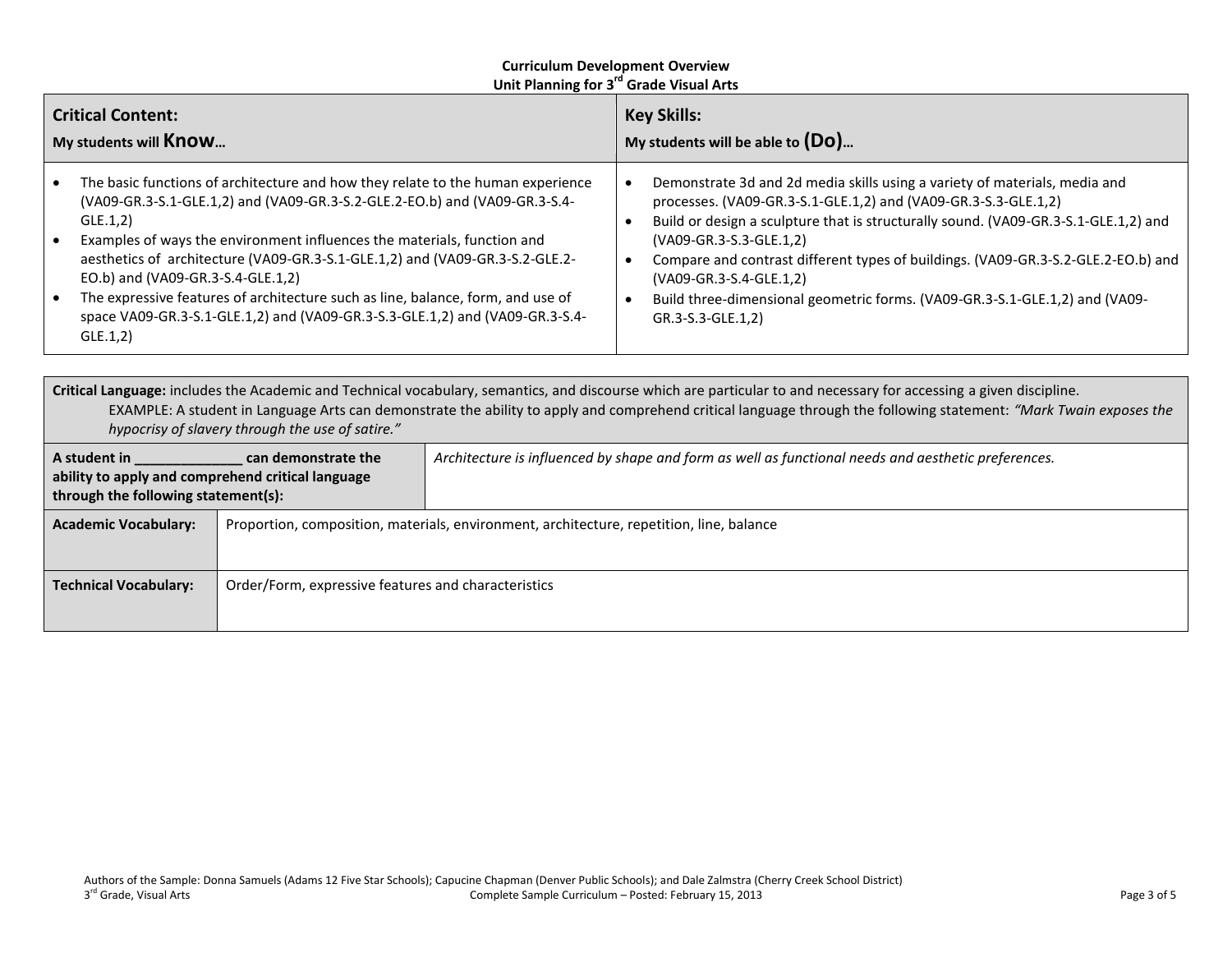| <b>Unit Title</b>                                     | Containers                                                                                                                                                                                                                                                                                                                                                                                                                                                          |  |                                                                                                                                                         | <b>Length of Unit</b> | <b>Instructor Choice</b> |
|-------------------------------------------------------|---------------------------------------------------------------------------------------------------------------------------------------------------------------------------------------------------------------------------------------------------------------------------------------------------------------------------------------------------------------------------------------------------------------------------------------------------------------------|--|---------------------------------------------------------------------------------------------------------------------------------------------------------|-----------------------|--------------------------|
| <b>Focusing Lens(es)</b>                              | <b>Standards and Grade</b><br>Origins<br><b>Level Expectations</b><br><b>Addressed in this Unit</b>                                                                                                                                                                                                                                                                                                                                                                 |  | VA09-GR.3-S.1-GLE.1, VA09-GR.3-S.1-GLE.2<br>VA09-GR.3-S.2-GLE.1<br>VA09-GR.3-S.3-GLE.1, VA09-GR.3-S.3-GLE.2<br>VA09-GR.3-S.4-GLE.1, VA09-GR.3-S.4-GLE.2 |                       |                          |
| <b>Inquiry Questions</b><br>(Engaging-<br>Debatable): | In ancient times, how would you carry water? (Expand on the concept and the use of "container" throughout history, the present, and in the possible<br>future.) (VA09-GR.3-S.1-GLE.1,2) and (VA09-GR.3-S.3-GLE.1,2) and (VA09-GR.3-S.4-GLE.1,2)<br>What can art teach us about the past?<br>What does it mean that history repeats itself?<br>How can cultures and communities be identified through their art?<br>How can a functional container be a work of art? |  |                                                                                                                                                         |                       |                          |
| <b>Unit Strands</b>                                   | Comprehend/Reflect/Create/Transfer                                                                                                                                                                                                                                                                                                                                                                                                                                  |  |                                                                                                                                                         |                       |                          |
| <b>Concepts</b>                                       | Structure and Function, Aesthetics, Design, Expressive features, Culture, Human experience, Invention, Time, Environment, Container, Change                                                                                                                                                                                                                                                                                                                         |  |                                                                                                                                                         |                       |                          |

| <b>Generalizations</b><br>My students will <b>Understand</b> that                                                                                                                                                                                     | <b>Factual</b>                                                              | <b>Guiding Questions</b><br>Conceptual                                                                                                                      |  |
|-------------------------------------------------------------------------------------------------------------------------------------------------------------------------------------------------------------------------------------------------------|-----------------------------------------------------------------------------|-------------------------------------------------------------------------------------------------------------------------------------------------------------|--|
| The design, structure, function, and aesthetics of objects<br>change over time in response to the evolving human<br>experience (VA09-GR.3-S.1-GLE.1,2) and (VA09-GR.3-S.2-<br>GLE.2-EO.b) and (VA09-GR.3-S.3-GLE.1,2) and (VA09-<br>GR.3-S.4-GLE.1,2) | How have containers changed over time? (i.e. use,<br>materials and designs) | Why do containers change over time?                                                                                                                         |  |
| Materials and environment influence design, structure,<br>function and aesthetics (VA09-GR.3-S.1-GLE.1,.2) and<br>(VA09-GR.3-S.2-GLE.2-EO.b) and (VA09-GR.3-S.3-GLE.1,2)<br>and (VA09-GR.3-S.4-GLE.1,2)                                               | What materials have people used to make containers<br>throughout time?      | How do the accessible materials affect the design of a<br>container?                                                                                        |  |
| Evolving human experience and culture inspire invention<br>and change in design (VA09-GR.3-S.1-GLE.1,2) and (VA09-<br>GR.3-S.2-GLE.2-EO.b) and (VA09-GR.3-S.3-GLE.1,2) and<br>(VA09-GR.3-S.4-GLE.1,2)                                                 | What aspects of the human experience have changed<br>over time?             | How has the human experience changed the concept of<br>"container"?<br>How have containers changed the human experience?<br>How do people reuse containers? |  |